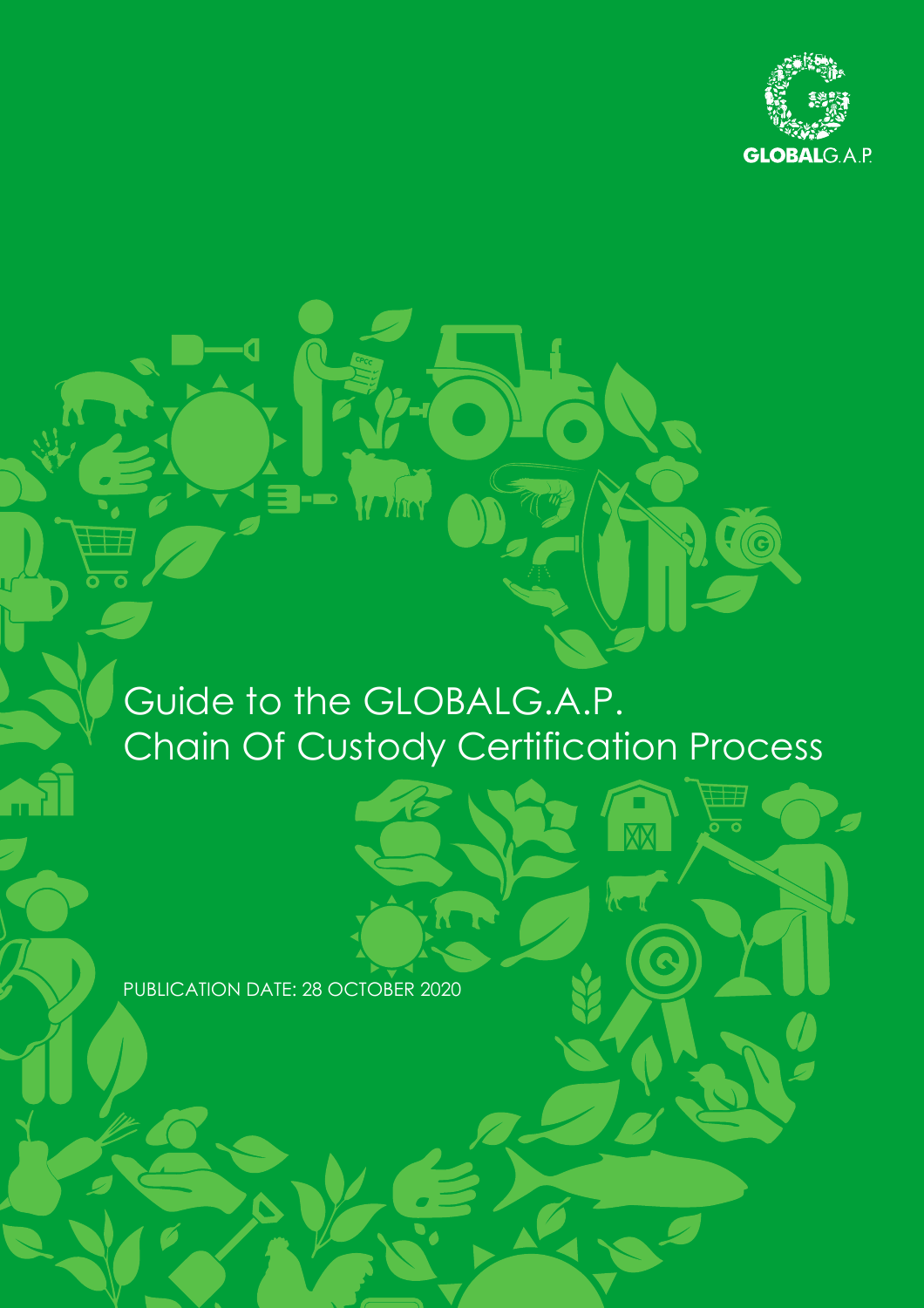

# **Table of Contents**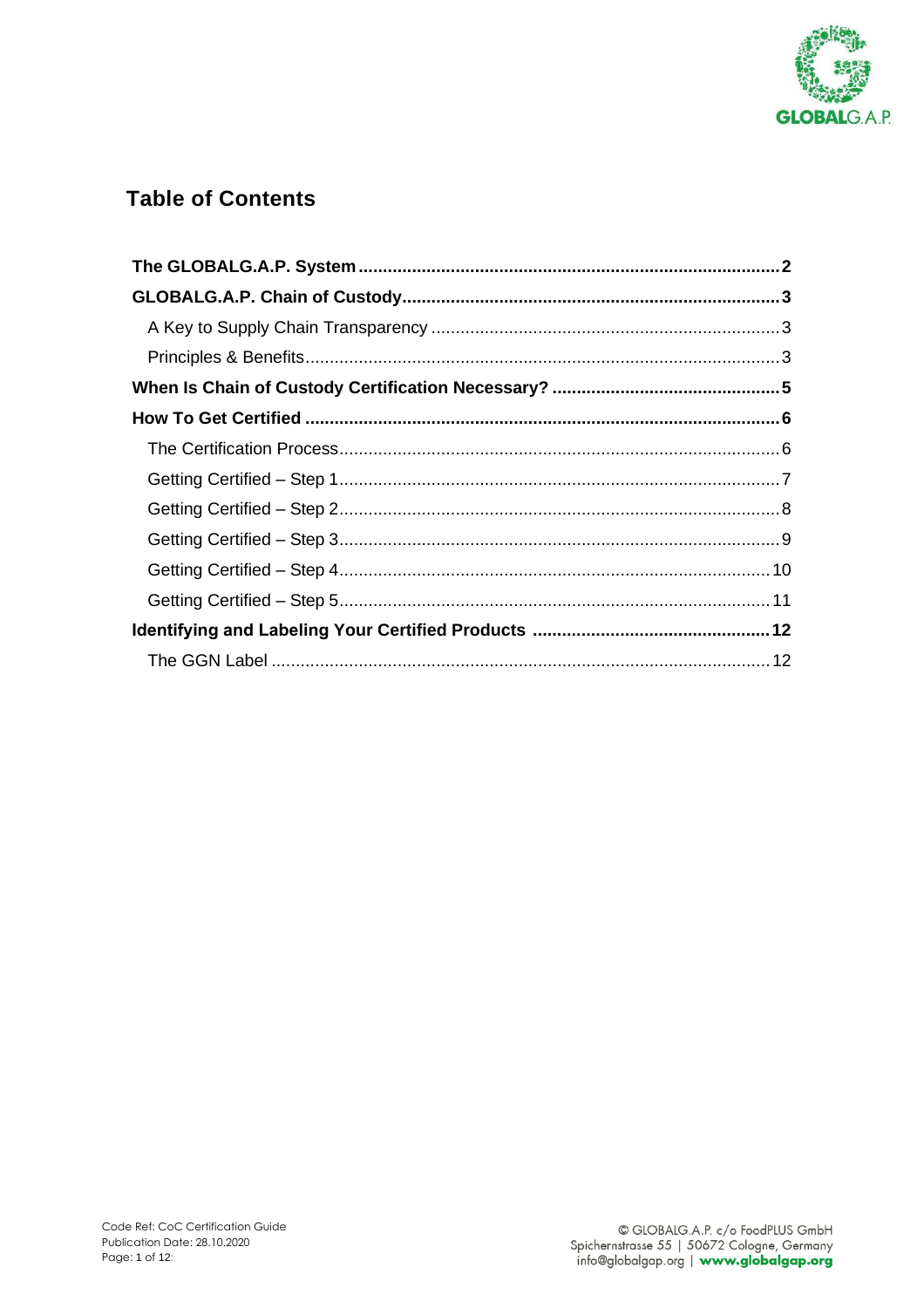

# <span id="page-2-0"></span>**The GLOBALG.A.P. System**

In order to be given a GLOBALG.A.P. certification, farms must be managed in a manner which ensures food safety and safeguards the environment and social welfare. Farms are inspected and certified against strict standards covering aspects such as food safety and traceability, environment (including biodiversity), workers' health, safety and welfare, and animal welfare. These inspections are undertaken by independent organizations. This is what makes the GLOBALG.A.P. system unique and ensures greater sustainability in production. It also requires a general approach to farming that builds in best practices for generations to come.

In addition to agricultural production certification, GLOBALG.A.P. offers a Chain of Custody (CoC) certification scheme which tracks the products through every stage in the supply chain – from the farm to the final consumer. This is monitored through the invoicing and other sales documentation process, and the final product label may also have a GGN code which confirms that the item is genuinely a GLOBALG.A.P. certified product.

The aim of this document is to give you an overview of what to expect during each stage of the certification process for GLOBALG.A.P.'s Chain of Custody standard v6.

If you have questions at any stage our **Customer Support** will be happy to help.

*For the sake of simplicity, this guide uses the terms "certified products", "certified producers", and "certified companies". However, products, producers, and companies themselves are not certified. "Certified product" refers instead to a product originating from an IFA certified production process. "Certified producer/producer group/company" refers to a producer/producer group/company whose production processes have been certified.* 

\_\_\_\_\_\_\_\_\_\_\_\_\_\_\_\_\_\_\_\_\_\_\_\_\_\_\_\_\_\_\_\_\_\_\_\_\_\_\_\_\_\_\_\_\_\_\_\_\_\_\_\_\_\_\_\_\_\_\_\_\_\_\_\_\_\_\_\_\_

*The CoC standard therefore applies to the company's processes, not the certification of any product or the company itself.*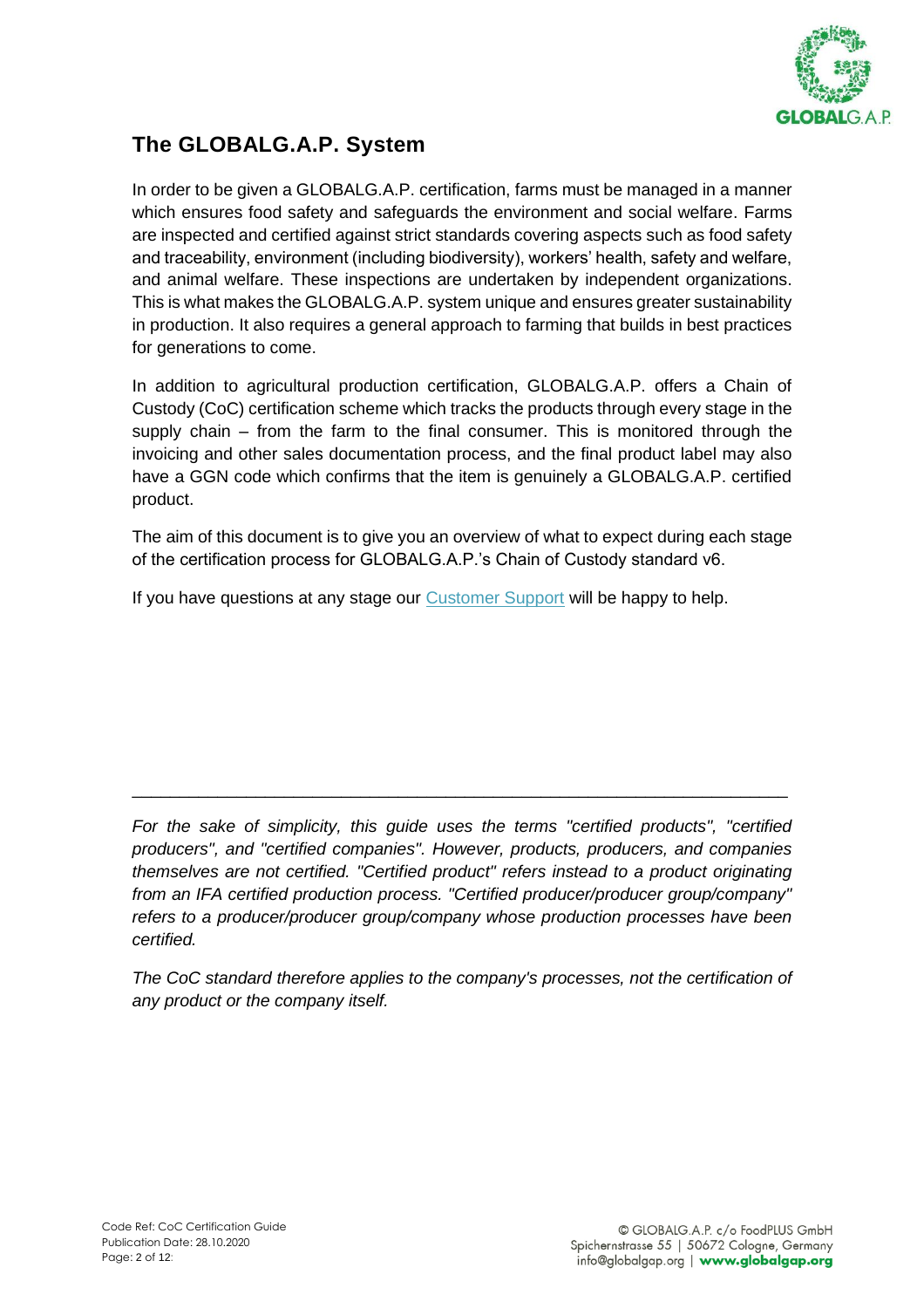

# <span id="page-3-0"></span>**GLOBALG.A.P. Chain of Custody**

## <span id="page-3-1"></span>**A Key to Supply Chain Transparency**

The Chain of Custody standard is an essential tool to assure a transparent supply chain from the farm, through the various stages of trading, sorting, packing, and warehousing, onto the retailer shelves, right through to the end consumer.

By systematically verifying the GLOBALG.A.P. claim at each transaction point in the supply chain, buyers can be assured that the products they purchase with a GLOBALG.A.P. label or a GLOBALG.A.P. certification claim really are sourced from a certified producer.

## <span id="page-3-2"></span>**Principles & Benefits**

The CoC standard principles are:

- 1. **Management system**, which addresses CoC standard requirements including documented procedures, processes, systems, and staff training appropriate to the size, type, and complexity of activities.
- 2. **Input and output verification** of the suppliers' certification status in the GLOBALG.A.P. database, including matching the quantities of certified products received with the quantities stated in the delivery documents and purchase orders.
- 3. **Traceability system**, which assures traceability of the final product to one (identity preservation method) or multiple (segregation method) certified producer(s) or producer group(s).

Segregation method: The segregation method permits mixing of certified products from a variety of certified producers or producer groups. The physical mixing of certified products coming from different certified producers or producer groups shall be documented accordingly, via traceability data linked to a traceability code (e.g., batch number). You shall label the final product with your company's CoC Number and a traceability (batch) code which links it to either the suppliers CoC Numbers or to the GGN of an individual producer (Option 1) or a producer group (Option 2).

Identity preservation method: If the GGN is used as the traceability (batch) code, the product identity preservation method shall be used. The identity preservation method prohibits the physical mixing of certified products with other certified or non-certified products. This method must allow the certified product to be traced back to a certified individual producer (Option 1) or producer group (Option 2). The final identity preserved product shall be labelled with your company's CoC Number and with the GGNs of the individual producers (Option 1) or producer groups (Option 2) of origin.

4. **Identification and labeling** of outgoing products and sales documents.

Outgoing sales invoices, shipment (transport) documents in paper or electronic format, and all other documentation related to transactions of certified products shall contain at least the following information:

• GGN or CoC Number: GGN for the individual producer or producer group or CoC Number for the supply chain company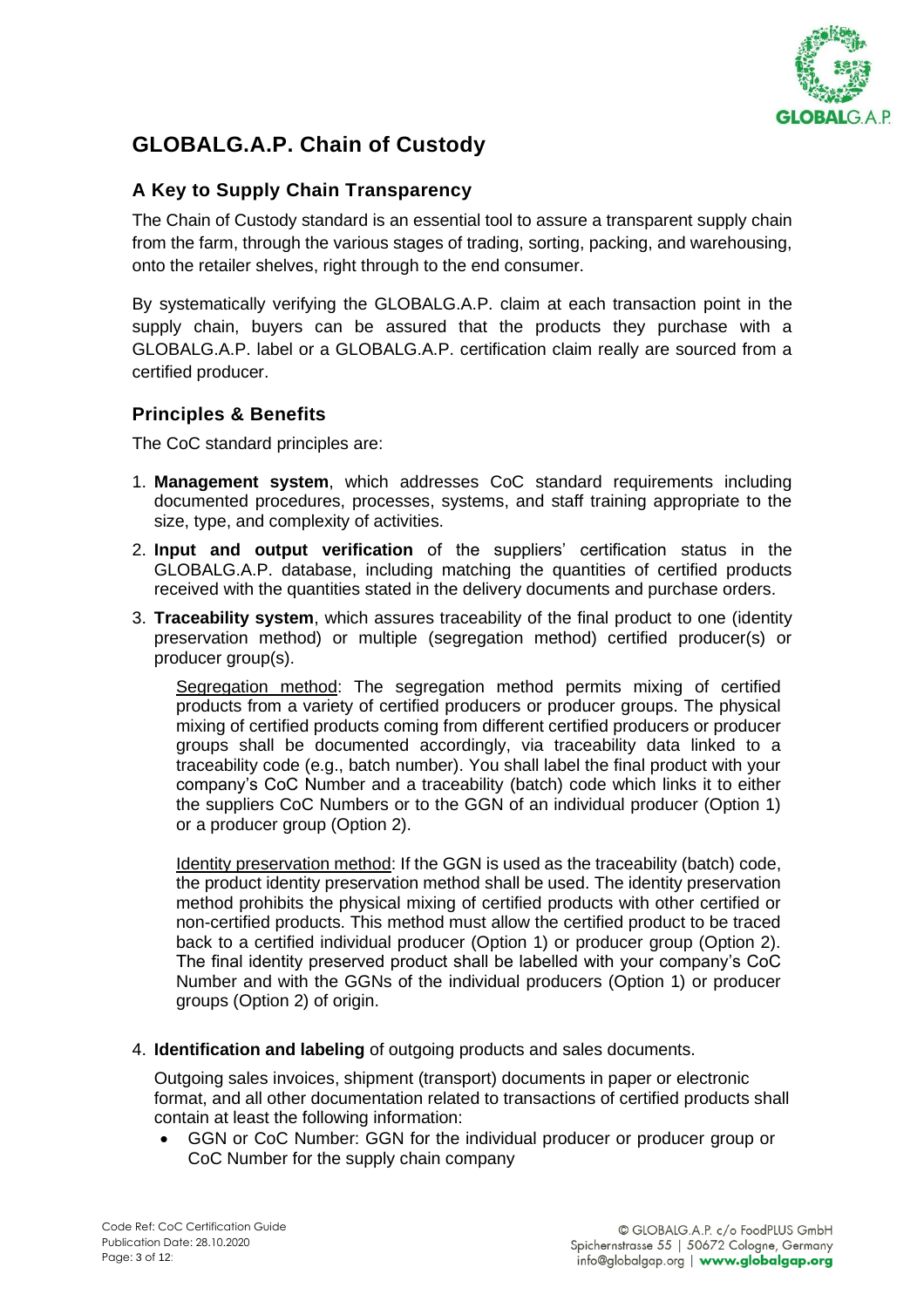

- Shipped product name(s) or identification code(s)
- Shipped quantity (weight or number of units)
- Shipping date
- Logistic unit identification codes, if available
- Certification status, stating: "GLOBALG.A.P. certified" *and,* whenever applicable, "GRASP full compliance" (i.e., on all and only those products originating from producers/producer groups in full compliance with the GRASP assessment) *and* whenever applicable any other GLOBALG.A.P. standard or add-on status

Positive identification is enough, non-certified status does not need to be identified.

Packed retail consumer items (e.g., containers, bags, nets, shrink wrap) shall be labeled with at least:

- GGN or CoC Number: GGN for the producer or producer group or CoC Number for the supply chain company
- Product name or code
- Quantity (weight or number of units)
- Traceability (batch) code or producer's GGN
- Additional information may be shown on the label, depending on the legal and trading partner requirements

It is however possible not to include GGN or CoC number in the label if there is a written agreement between the CoC company and the client not to identify the product with the GGN and/or with the CoC Number.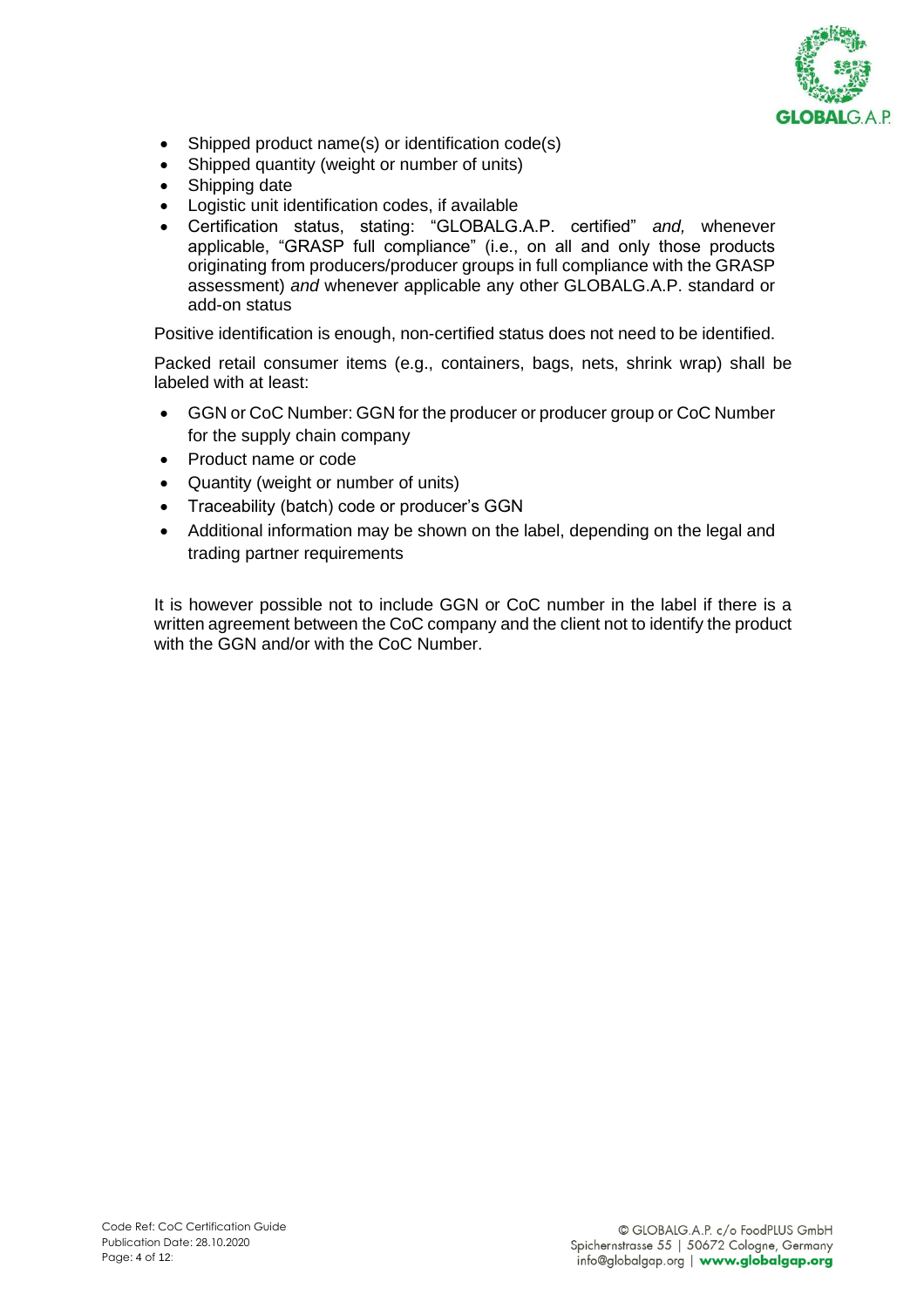

# <span id="page-5-0"></span>**When Is Chain of Custody Certification Necessary?**

## **Where Chain of Custody certification is necessary:**

CoC certification is required for all parties in the supply chain that have legal ownership or physical control of certified products and perform at least one of the following activities:

- 1. Selling or trading IFA/CoC certified products with GLOBALG.A.P. claim on sales documents.
- 2. Labeling products with a GGN, CoC Number, or GGN label logo
- 3. Changing the composition of the product (e.g., processing, slaughtering, mixing different batches/different producers) or assigning a new identity to the products sold with the GLOBALG.A.P. claim (e.g., re-packaging, re-labeling)
- 4. Selling bulk products with the GGN label logo (this includes retail stores and restaurants commercializing bulk products with the GGN label logo).

Examples of businesses eligible for Chain of Custody certification:

- A packing company with a trading office, processing facility and storage unit.
- A trading company without physical possession of the product.

## **You Don't Need Chain of Custody Certification If:**

- 1. Your production processes are IFA certified. If you are a producer, it is not possible to have GLOBALG.A.P. certification for growing and packing apples under both IFA and CoC standards, but if you are growing and packing apples and packing and trading oranges, you must be certified under the IFA standard for the production and packaging of apples and under the CoC standard for the packaging and trading of oranges.
- 2. You are a company that trades or handles products from certified companies or producers but does not ever identify or sell these products as certified or with the GLOBALG.A.P. claim. In this case the chain of custody is broken and your customers may not make any claims about the product being certified.
- 3. You are a retailer who purchases, handles, and sells pre-packed, labelled certified products that will be sold to the end consumer without being opened, re-packed or re-labeled (consumer-ready tamper-proof products).
- 4. Freight forwarders who do not have ownership of certified products.
- 5. Your company only provides contracted services for certified companies and therefore can be covered by your customer's Chain of Custody certificate as a subcontractor.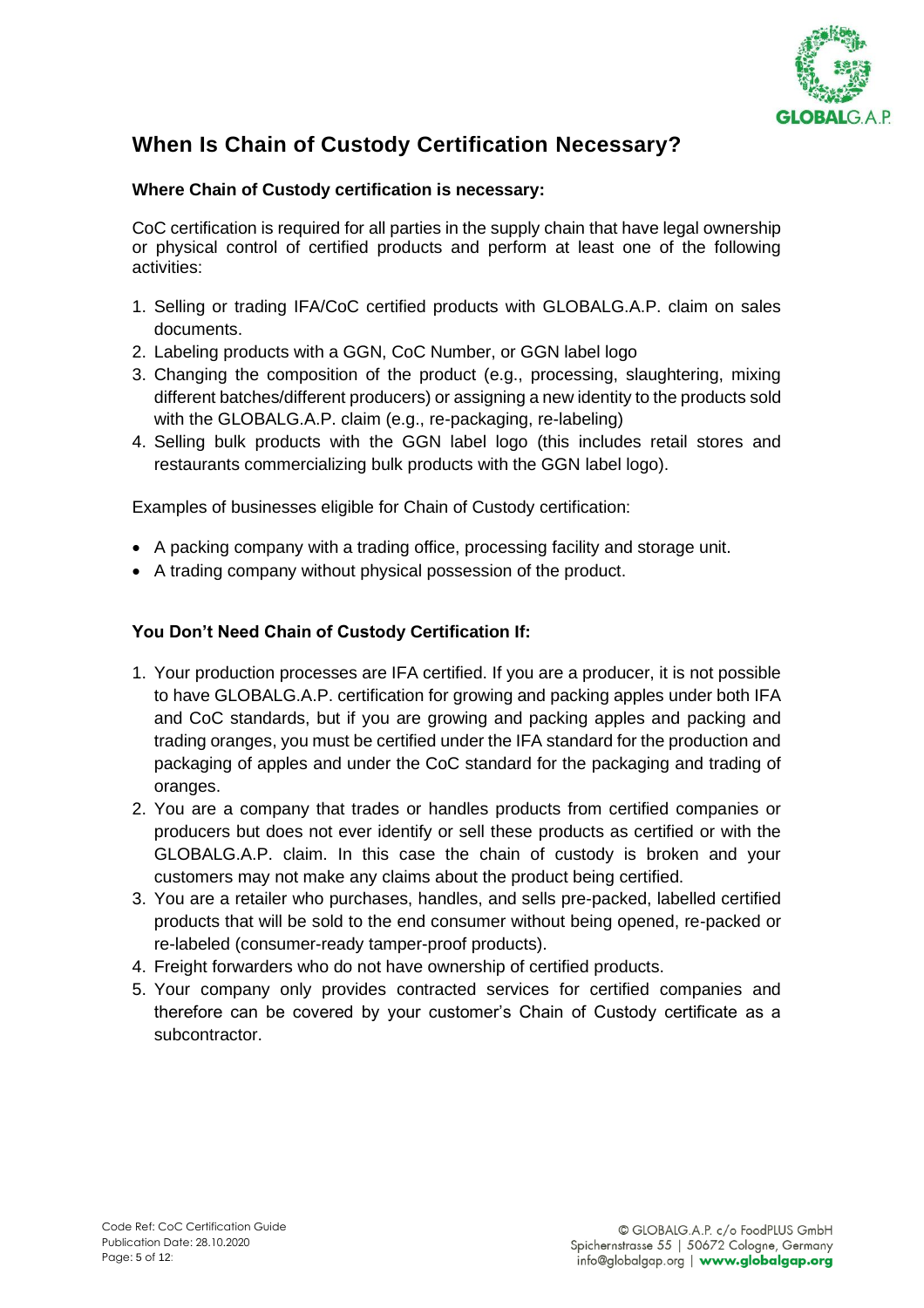

## <span id="page-6-0"></span>**How To Get Certified**

- Through a GLOBALG.A.P. approved certification body: You can find a list of approved certification bodies at [www.globalgap.org/cb.](https://globalgap-my.sharepoint.com/personal/stollenwerk_globalgap_org/Documents/Microsoft%20Teams-Chatdateien/www.globalgap.org/cb)
- Through a BRCGS/IFS combined audit: In cooperation with BRCGS and IFS, GLOBALG.A.P. has made it possible to audit the CoC standard in combination with the BRCGS Global Standard for Food Safety and in combination with the IFS Food, IFS Cash & Carry/Wholesale, IFS Logistics, and IFS Broker standards. A combined assessment will always result in the issue of two separate certificates. It can, however, reduce the time and complexity of preparing, executing, and following up on individual assessments.

## <span id="page-6-1"></span>**The Certification Process**

## **[5 Steps](https://www.globalgap.org/uk_en/what-we-do/globalg.a.p.-certification/five-steps-to-get-certified/index.html) to Your Coc Certificate**

Step 1 - Download the Documents

Download the GLOBALG.A.P. Chain of Custody standard documents and checklist from our website.

Step 2 - Find a Certification Body Find a full list of GLOBALG.A.P. approved certification bodies on our website (we recommend that you approach more than one certification body for a quote).

Step 3 – Prepare for Inspection

Carry out a self-assessment using the checklist and correct any points you do not comply with.

Step 4 - The Inspection Arrange an appointment with your GLOBALG.A.P. approved certification body. An inspector will then conduct the first on-site inspection.

Step 5 - Get the Certificate Once you successfully comply with the standard requirements, you will receive a GLOBALG.A.P. Chain of Custody standard v6 certificate for the relevant scope.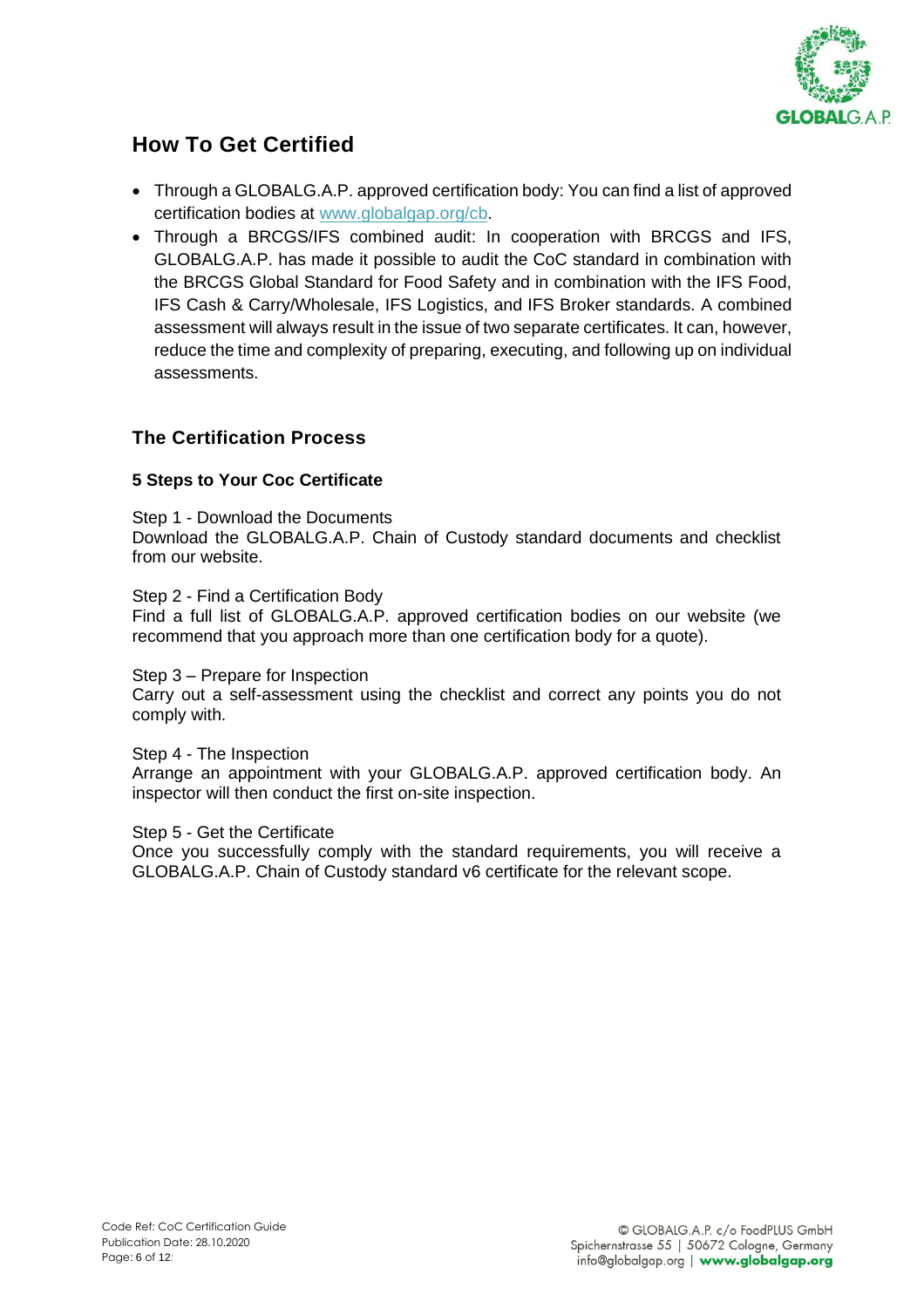

#### <span id="page-7-0"></span>**Download the CoC Documents and Choose Your Certification Option.**

1 - GLOBALG.A.P. Chain of Custody General Regulations This document defines how the certification process works as well as the requirements for quality management systems and related issues.

2 - GLOBALG.A.P. Chain of Custody Control Points and Compliance Criteria (CPCC) This document sets the compliance requirements for the company/producer.

3 - GLOBALG.A.P. Checklist – Chain of Custody This document is used for all inspections and self-assessments.

The GLOBALG.A.P Chain of Custody standard documents are available at [https://www.globalgap.org/uk\\_en/for-producers/globalg.a.p./coc/](https://www.globalgap.org/uk_en/for-producers/globalg.a.p./coc/)

## **Certification Options**

You can only apply for certification under option one - individual certification. Group certification is not possible for the GLOBALG.A.P. Chain of Custody standard.

Your company will apply for GLOBALG.A.P. Chain of Custody certification individually and is the certificate holder once certified. However, there 3 different categories for CoC certification.

#### **Single Sites**

You must choose this option if you are an individual producer/producer group/company with a single production, processing, handing, storage, and/or final consumer sale, or administrative site.

#### **Multisite**

You must choose this option if you are an individual producer/producer group/company who owns several production, processing, handing, storage, final consumer sale, and/or administrative sites that do not function as separate legal entities.

## **Multisite for Retail Stores and Restaurant Chains in Franchise**

If your company owns a franchise network of retail stores or restaurants. In this case the individual retail stores and restaurants (sites) can function as separate legal entities but all sites will be registered under your legal entity certificate with one GGN/CoC Number.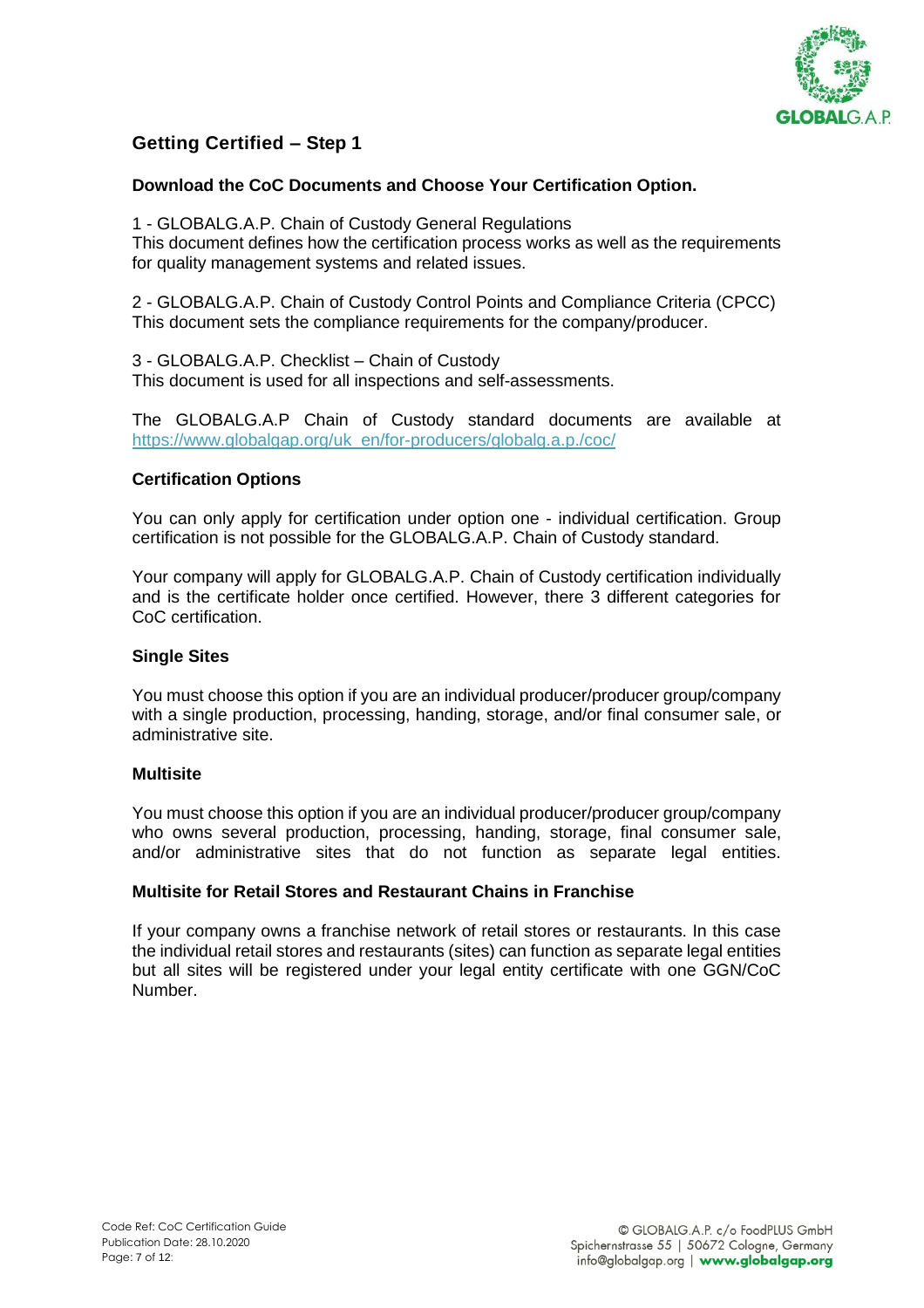

## <span id="page-8-0"></span>**Find a GlobalG.A.P. Approved Certification Body.**

Certification bodies (CBs) provide independent third-party certification. You can find a complete list of all GLOBALG.A.P. approved CBs and their contact information on our website at [www.globalgap.org/cb.](http://www.globalgap.org/cb) It is recommended to contact several CBs in your region for quotes and choose the one that suits your needs.

Certification body service charges are likely to include travel costs, inspection fees and possibly other charges. GLOBALG.A.P. has no influence on these costs, nor receives any of this payment, although GLOBALG.A.P. does receive the [registration and](https://www.globalgap.org/uk_en/documents/#fq=gg.subscope:(%22fruit%22)&fq=con_locales:(%22en%22)&fq=gg.document.type:(%22checklist%22+OR+%22regulations%22+OR+%22cpacc%22)&fq=gg.standard.gg:(%22ifa5%22))  [certification fees](https://www.globalgap.org/uk_en/documents/#fq=gg.subscope:(%22fruit%22)&fq=con_locales:(%22en%22)&fq=gg.document.type:(%22checklist%22+OR+%22regulations%22+OR+%22cpacc%22)&fq=gg.standard.gg:(%22ifa5%22)) via the CBs.

To provide you with a quote, certification bodies may ask:

- Which products you want to buy and sell as certified.
- What activities you perform with the certified products (for example packing, processing, or trading).
- How many certified suppliers you have.
- Where your company is based and how many sites it has.
- If you intend to use subcontractors to process, pack, transport or store certified products.
- If you handle both certified and non-certified products.

Once you accept a quote, the certification body will send you a contract. The contract may be valid for up to 4 years, with subsequent renewal for periods of up to 4 years and subject to annual inspections. Together with the certification contract you must acknowledge and accept the terms and conditions of the sub-license and certification agreement and the GGN label logo license agreement (if applicable).

After signing the GLOBALG.A.P. sub-license and certification agreement, you will receive a CoC number (combination of the "CoC" prefix and a 13-digit numerical number). It is unique to each company/other legal entity and identifies your company in the GLOBALG.A.P. database.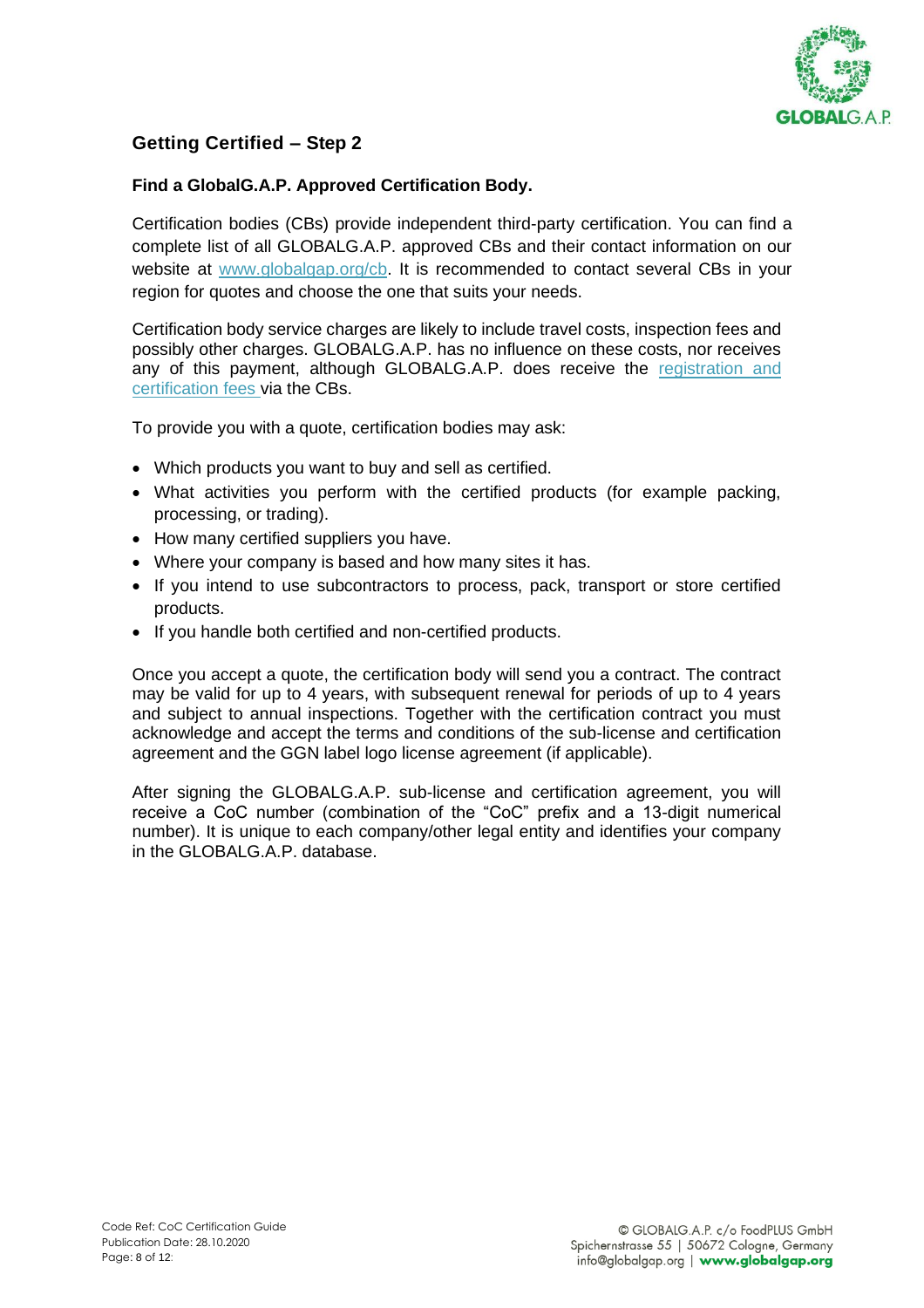

#### <span id="page-9-0"></span>**Prepare for the Inspection.**

The GLOBALG.A.P. Chain of Custody inspection can be simple and straightforward if you have a clear plan of what needs to be done, by whom, and by when. Preparation and good project management are key to ensuring a smooth, timely and cost-effective certification process.

#### **Assign a CoC Certification Project Manager**

Your first task is to designate a member of staff or a project manager who will take responsibility for managing the certification process. This is the staff member responsible for managing your certification process, who will respond to requests for information and documents as well as communicate with trade partners, CBs, and the GLOBALG.A.P. Secretariat.

#### **Define Your Traceability System**

You must define the method of traceability your company will use for the certified products. You can use the segregation method if you want to ensure traceability to more than one certified producer (or producer group); or the identity preservation method if your goal is to ensure traceability to an individual certified producer (or to a certified Option 2 producer group), you can even use both methods at the same time for different products/batches. Regardless of the chosen method, traceability to the supplier delivery documentation must be assured.

#### **Train the Necessary Staff**

It is your company's responsibility to ensure that all responsible personnel understand their role in maintaining the chain of custody and traceability. The Chain of Custody standard defines responsible personnel as those who make decisions or carry out procedures that can affect the integrity of certified products.

Training can take any format: face-to-face, online, on paper and can be delivered by anyone who knows (or can learn) about the requirements. It is important to keep records of your staff training program.

#### **Conduct a Self-Inspection**

To achieve certification, your company must first perform a self-assessment (selfinspection) using the CoC v6 checklist. This will allow you to determine how many of the Chain of Custody standard requirements your company already meets, and whether you need to adjust your operations. If you discover that you need to include new procedures or systems to meet the standard requirements, make sure these are properly in place before the inspection from your chosen CB takes place.

- You must carry out the self-assessment before the first CB inspection, and every year after that prior to the next inspection.
- The self-assessment must cover all products and processes under the certification scope from all your registered sites.
- For each control point, your company must record all the comments, evidence, corrective actions, and positive findings during the self-assessment.
- The self-assessment must cover the entire checklist of all relevant scope(s) and register sites. The completed checklist must be kept available on site for review.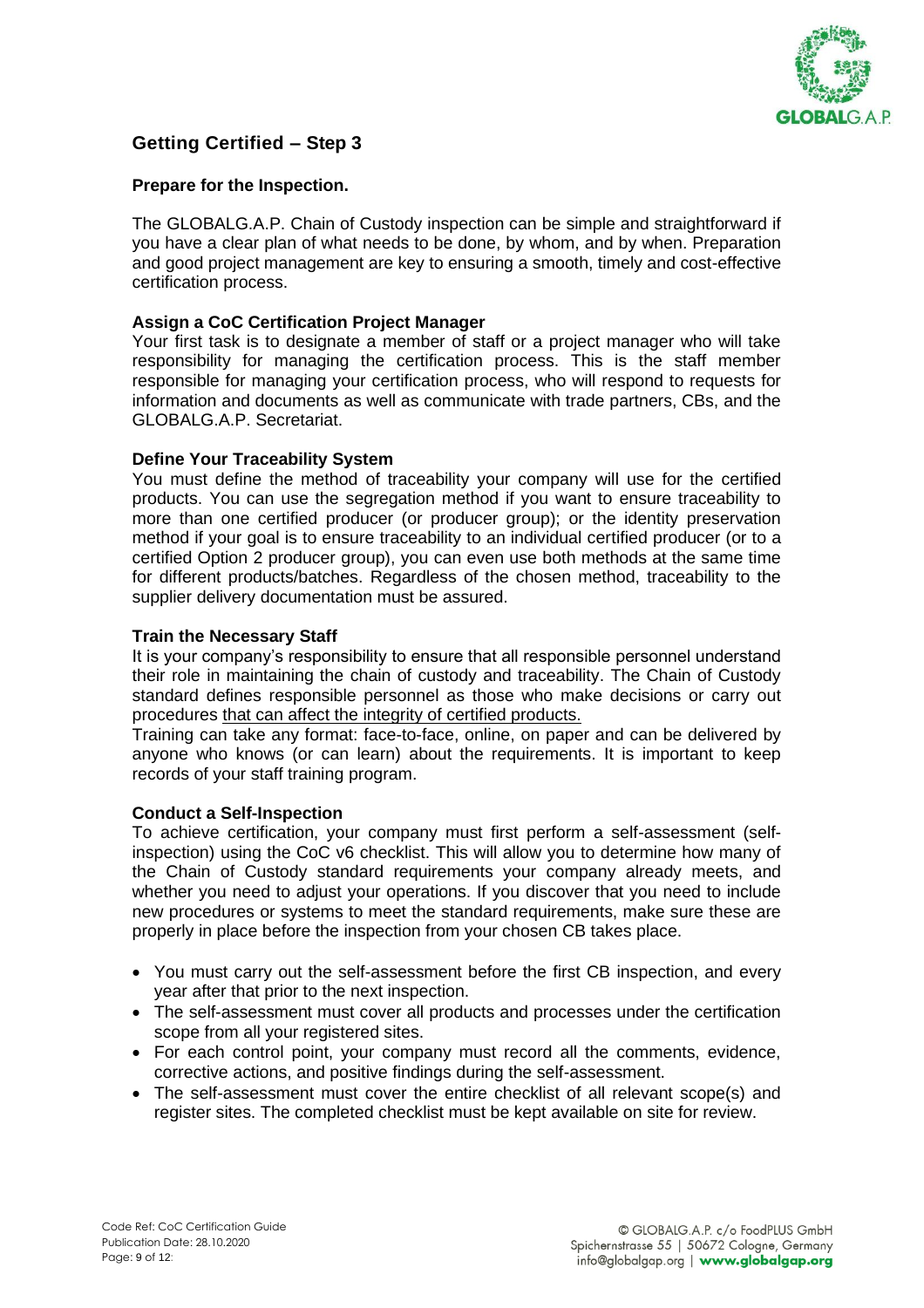

## <span id="page-10-0"></span>**The Inspection**

During the inspection, the CoC inspector will be looking for evidence of the effectiveness and consistency of the procedures, processes, systems, and trainings your company has in place to fulfil the requirements of the Chain of Custody standard. The inspector will review documents and records, interview staff and see your processes in action.

Inspection location: Most inspections will take place on-site at your company's premises and, if your company has multiple sites, they will cover every site included in the certificate. Inspections can be conducted remotely if companies meet the following criteria: brokers, traders, and exporters that neither store, handle, or re-label the product (no physical contact), nor subcontract others for handling their certified products.

Inspection duration: The duration of the inspection will vary depending on the size of your company, the complexity of your operations and the number of certified products you work with.

NOTE: If your company has not yet started to trade in certified products, the inspector will ask for examples, mock tests, etc. that demonstrate that your system complies with the standard.

#### **Inspection Process**

Opening meeting: The inspection begins with an opening meeting, during which the inspector will confirm your company's eligibility to continue in the inspection process, the inspection plan, the scope of the inspection (the products and activities to be inspected), the type of documentation for review, and visits to subcontractors or other sites where relevant. In addition to your appointed Chain of Custody contact person, we recommend inviting other relevant members of staff to this meeting. Use the opening meeting to clarify any questions you have regarding your inspection or the certification process.

During the inspection: The inspector will check the measures taken by your company and any subcontractors to segregate, identify, and prevent mixing of certified and noncertified products. The inspector will review the management system/s for each activity in scope (for example trading, distribution, processing), the content and implementation of written procedures, and the records showing purchase, receipt, sale, and physical handling of certified goods. The inspector will verify traceability tests – linking input and output through delivery numbers and records of internal traceability, purchase, handling and supply, input-output reconciliation based on a time-period and/or batch.

Inspection closing meeting: At the end of the inspection, inspectors will call a closing meeting to summarize their findings. They will also confirm that the scope, locations, processes, and subcontractor list is correct and that you know when to inform the certification body of any changes in your company's processes and procedures.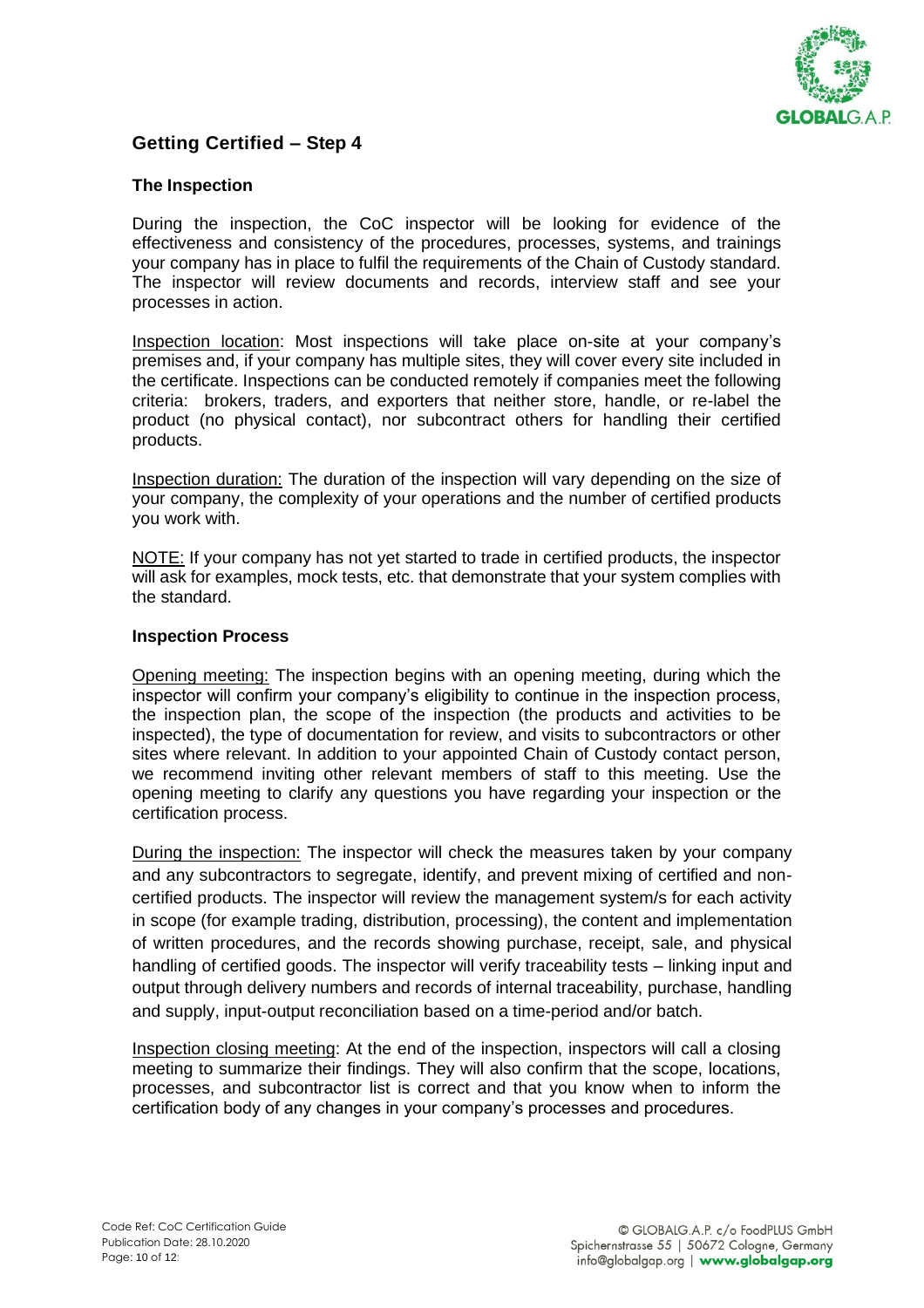

## <span id="page-11-0"></span>**Your Certificate**

During the closing meeting or right after the inspection, the inspector will give you a summary of all inspection findings that will detail any non-conformities they may have detected. If this is the case, you will be given a specified timeframe to review the findings and decide how to address them. You must then send the certification body an effective action plan with root cause analysis, corrective actions, and timeframes to address them.

If it is your initial inspection, you must close the non-conformity within 3 months of the inspection. If this cannot be done, your company will need to have another initial inspection at a later date. If the non-conformity was not raised in the initial inspection but in a subsequent inspection, the timeframe is a maximum of 28 days.

Examples of non-conformities:

- The inspector finds your staff to show insufficient knowledge and understanding of their Chain of Custody role which could compromise product integrity.
- The inspector finds one of your suppliers did not have a valid certificate at the time of your purchase.

Certification Decision:

Your certification body must decide whether you are to be granted certification within 28 days of the inspection or within 28 days of receiving evidence that leads to the closure of a non-conformity. Your certification body will then upload information to the GLOBALG.A.P. database covering scope, process and inspection date, and your certification status will then appear as 'certified'.

In the end, the certification body will issue a certificate with all the information they uploaded to the GLOBALG.A.P. database. The certification scope will be crops, livestock, or aquaculture and not a specific product.